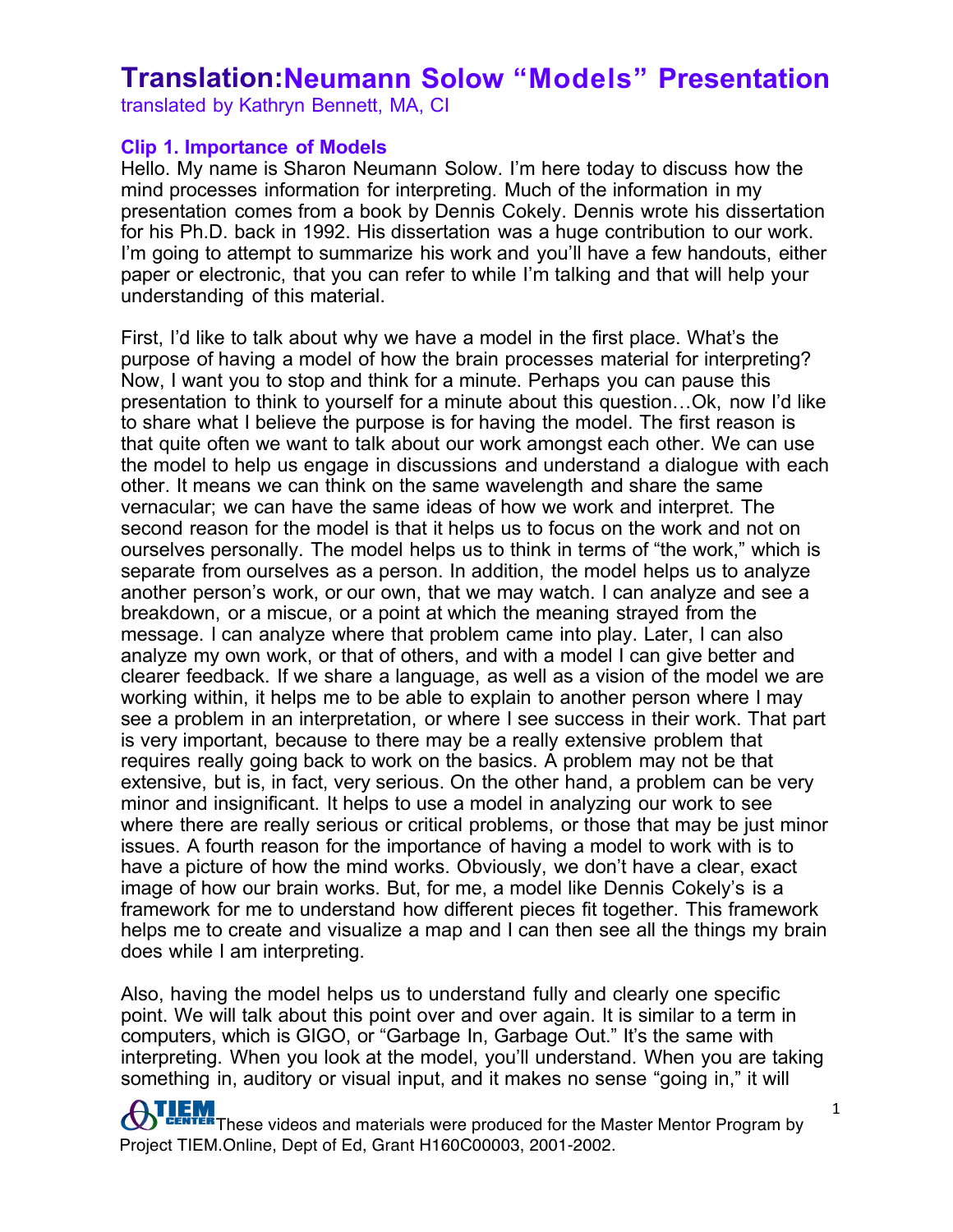translated by Kathryn Bennett, MA, CI

make no sense "going out" in an interpretation. The model helps us make things more clear. I have another reason, too. I have many reasons, obviously. Another reason is that when we are looking at interpreting, our work, we tend to notice all of the things that are wrong, of course. The model, though, helps us to look at it a different way so that we see what we are doing well and successfully. If there is something that has gone a little bit wrong, then it helps us to understand why. That can really help us to improve, much more so than just noticing mistakes. Not only is it successful to us in helping each other, we can also explain why something in particular has gone wrong or does not work well. So, recognizing why something I successful, or why it wasn't, is what really will assist an interpreter in maintaining their skills. In addition, the model helps us to analyze the work in sequence, or to divide work up into usable chunks in such a way that we can create manageable pieces of information to work with, instead of being overwhelmed by the whole. When we look at the job as need to "learn how to interpret," that is such a hugely overwhelming idea because it encompasses so much. We would be overwhelmed by feeling the need to learn everything! Instead, the model can help us to focus in and pinpoint particular skills and areas of learning. This helps us to feel as if we haven't bitten off more than we can chew. Clearly, I have many reasons why the model is important and useful. My last point is why it is important to talk about models, and this relates to respect. I feel that so often interpreters and other people out in the world, both deaf and hearing, look at our work as if it is very simple and not a big deal. But, our work in fact is very difficult and extremely complicated. But how can we get this complexity across? Through the model. The model helps people to understand what our work is really all about – that it is intense, difficult and how much learning and work it requires to become an interpreter. I feel that the model gives us our profession a degree of respect. It's a way of developing respect within the profession, as well as sharing with others so that they develop more respect for our work, too. So, there are really many reasons we can think of for why models are important.

Next, I want to explain how the communication can take place, and follow that by discussing how the cognitive processing for interpreting works under Dennis Cokely's model. I have three forms, or charts, that I have provided for you to look at. The first one that I want to talk about is entitled "Communicative Interaction." All of the papers and terminology, by the way, have come from Dennis' work. You'll notice on the chart, there are a lot of different words jumbled about all over it. But the important points that I want to tell you about involve two parts, and you'll see both of these words under "Communicative Interaction." The first is "content", or rather "message." The second is "Context." When you look at that flowchart, you'll notice that the Message/Content portion has just a few things that diverge from it. When we think of communication, it seems as if content would be the most important aspect. But, actually, in communication there are many other influences that relate to context acting upon it. In the context portion, there are issues such as where the communication is occurring, the environment, the

THEM<br>THE These videos and materials were produced for the Master Mentor Program by Project TIEM.Online, Dept of Ed, Grant H160C00003, 2001-2002.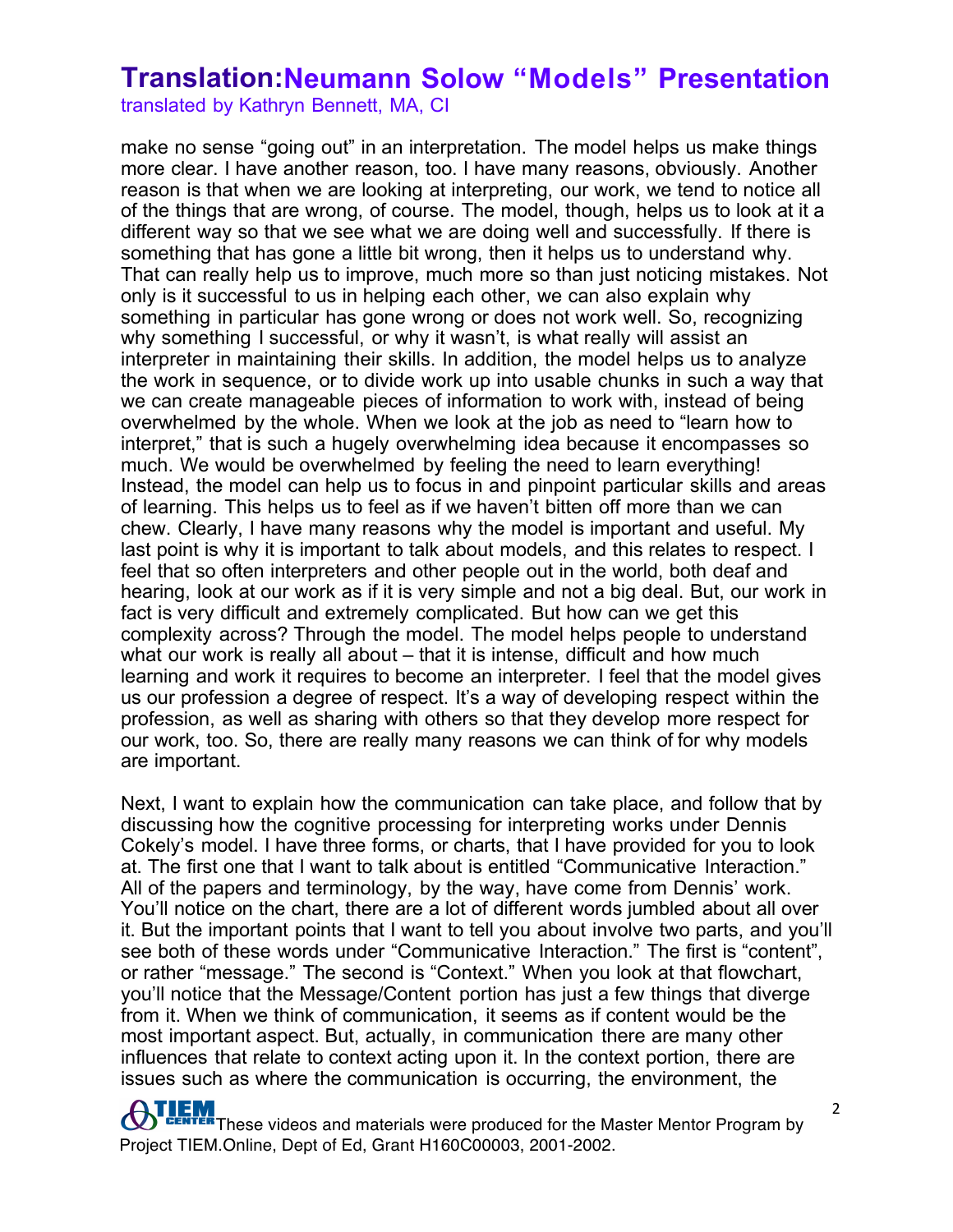translated by Kathryn Bennett, MA, CI

setting and these are a huge influence.

Where is happening? At what point in time is it happening – a long time ago or the present? Also, who is around in the interaction is also a big influence. Sometimes "who is around" is the interpreter. Even though we are not engaged in the interaction, the fact that we are there is going to influence the interaction. You'll notice that in your work sometimes, particularly if it involves a teacher or doctor or such. You'll notice that when you are there it will very much influence their work. Deaf and hearing alike are effected by the presence of the interpreter. Their communication is impacted because another person is there, even though that person has a function. So, there is setting, which includes the place, the time, and the bystanders. Purpose also branches off of Context, and this category relates to why people are there in the interaction, or why they are communicating with each other. And that has a very big influence. I'm just summarizing and glossing over these, because we will be focusing on the larger scope of the model later. But I want to at least cover this briefly because I feel it's very important background information to be able to talk about the model. Communicative Interaction itself is so complex, and interpreting is so complex. So, when you put the two of them together you are really talking about an amazing degree of complexity. Purpose has two influences. The first is what exactly is happening, and the second is the things that are being talked about. There is a third portion under Context, which is Participants, and that means who is there and involved in the communicative interaction. This category is grouped according to individual participants and the relationships of the people involved. Each of these effects Participants, which in turn influences the communicative interaction. You can look at that flow chart and gain a better understanding of everything I've been talking about. If there is anything that is not clear, then feel free to ask me or other teachers your questions. But, I think once you get a look at the chart, it will be quite clear. It's actually not really a chart, but more of a flow chart or breakdown. When we talk about content, that is the portion that is labeled "Message." In comparison to context, the message portion is very simple. There are three branches that come off of Message. The first is form and content, meaning the speaker, the dialogue, or what is being taught for example. This part relates to exactly what the communication looks like. The second branch is channel and language and this addresses whether the communication is through spoken English, through sign, the written word, Spanish, what have you. The third branch is called interaction norms, which means how people generally act in that particular environment. So, for example, if the situation is a courtroom, everyone is quite while the judge is speaking and the judge has all the power. In another environment everyone might share an equal degree of power, or there may be an interaction where between two people one has a greater degree of power than the other. In most environments, you will not find an equal degree of power between the participants. There tends to be a disparity in the distribution of power and that influences how people communicate out in the world. In addition, it effects how we behave as interpreters, because we can see and sense the differences in power

**THEM**<br>**THEM** These videos and materials were produced for the Master Mentor Program by Project TIEM.Online, Dept of Ed, Grant H160C00003, 2001-2002.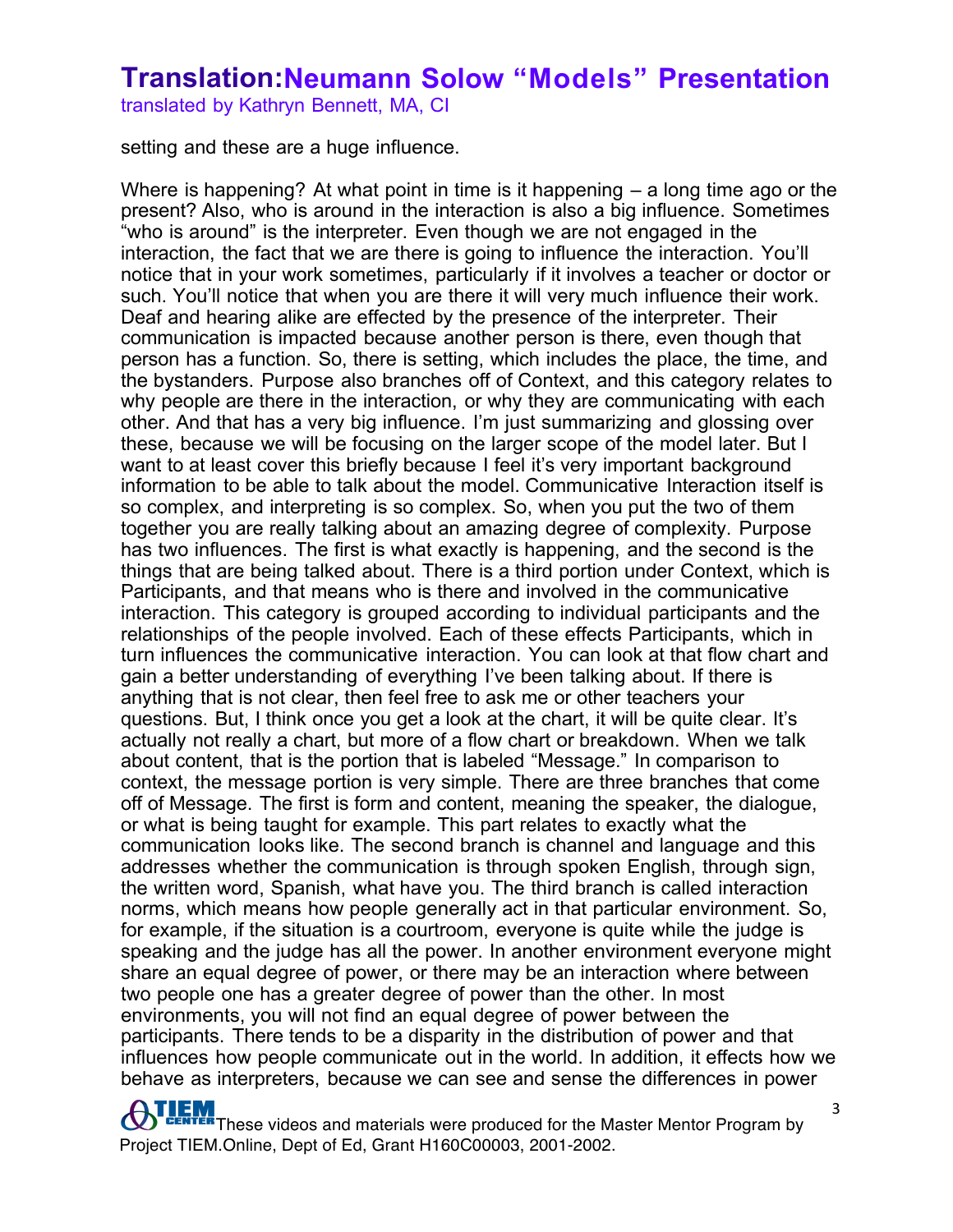translated by Kathryn Bennett, MA, CI

within the interaction. So, that's a really brief summary of the Communicative Interaction material.

Now, I want to focus on interpretation itself and talk about that. Then, we'll talk in depth about the model. Take a look at the form, or flowchart, entitled "Interpretation and Human Linguistic Interaction." That is taken from previous work by Dennis. It's not actually in his book, but is taken from research he did in the past. That shows how communication is so complex, as well as how interpreting is even more so. On that page, there are two people communicating with each other, so one person is talking. In the back of that person's mind, they have a meaning or an intent. That is called semantic intent, which is the purpose of exactly what I want to say or what my goal is for saying something. My feelings and so forth are all incorporated within that semantic intent. Essentially, there is something they want to communicate. Next to that in the picture is how exactly to communicate that by building the message through grammar, selecting which words will be used and so forth. Next to that is Encoding, which entails the message itself, or the string of parts that will comprise the message. This is the case whether the message is in spoken words or signs. The next component is how exactly to communicate the message. Everything up to this point has been occurring in the mind in forming the message. Now, there is the matter of whether it will be spoken or signed. You'll notice in the chart that along the two columns is the aspect of noise. This, of course, includes auditory noise in the environment, but also includes "visual noise." Noise can be something distracting within the visual field, or something auditory that is bothersome. As an interpreter, whether I am watching visually for the message or listening auditorally for the message, there is noise occurring. There is also noise that is happening between the speaker and myself. And that means something can cause me to be distracted or diverted from the task. For example, suppose there is a spider that is hanging down nearby. You've seen that before where a spider hangs down from the ceiling. One time I was interpreting and here comes this spider coming down. Not only is it scary, but it is visually distracting as well. Something like that can happen, or the air conditioning can suddenly come on and change the background noise. Perhaps it starts to rain and you hear the noise from that. There are many different possibilities for "noise." So, there is noise originating from sound, visual noise, and there is mental noise, too. An example of this might be if you are nervous and are telling yourself that you can't do the job. There is conscious level where thoughts are running through your mind that can be "noise."

Perhaps you are thinking of the fact that your mother is sick, or there is a boy in class you think is cute and want to flirt with, or whatever. Those are different types of psychological, or mental, noise that can also intrude on an interpretation. You'll notice, then, within the diagram there are elements of noise. Then you have an interpreter in the middle of that diagram who is taking in information amidst noise and the providing an output of the message through an interpretation. Next, you

**THEM**<br>These videos and materials were produced for the Master Mentor Program by Project TIEM.Online, Dept of Ed, Grant H160C00003, 2001-2002.

4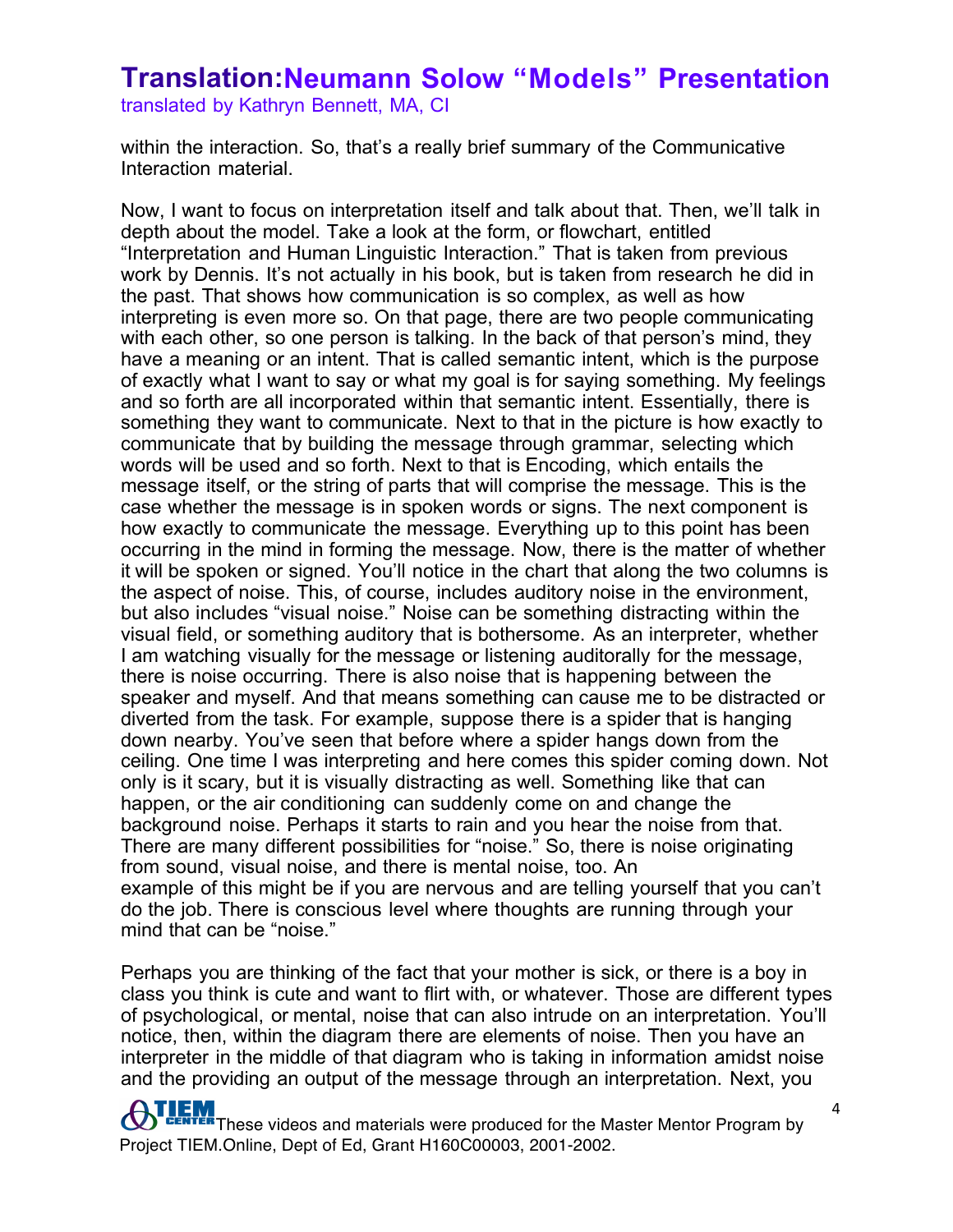translated by Kathryn Bennett, MA, CI

have the person who is receiving the message, who is also confronting the issue of noise. There can be noise that is bothering them, a visual distraction, or something that could skew the message that they receive. There is a lot of wading through "noise" and then you have the message received either visually or auditorally. Obviously, that means either hearing something in a spoken language or seeing something in a signed language. Now, you have another person in the conversation who has received the message. And now that person must register the fact that it means something, which is decoding. The first person encoded the original message, and it has navigated its way through the interpreter and the person who is receiving the message must now understand it. Next in the process is decoding, which is analyzing the message and breaking it down to understand individual words. Following that is syntactic semantic processing, which involves then taking it to the next step of sorting out individual words and signs and understanding what they mean together. The selection of particular grammar in the source message, for instance, will influence the other person's understanding. Other influences to understanding are the linguistic skills of the person receiving the message, and their understanding of how people communicate with each other. The final step in the process is semantic intent realized, which means reaching an understanding. This means truly understanding what has been said. It does not necessarily mean it is the same as the source message intent, but that the receiver has reached some understanding of the message. So…that is what that diagram means. It boils down to communication on one side, communication on the other side, and an interpreter in the middle with the influences of many different kinds of noise. So, it's extremely complex. And I know I've said repeatedly that communication is so complex. Often, though, people overlook how complicated our work really is. Next, we're finally going to talk about the model itself.

#### **Clip 2. Cokely's Model**

The model is entitled "Psychosociolinguistic Model of the Interpretation Process." Again, this is taken from Dennis Cokely's work in 1992. While this is very complex, and appears so when you see all of the boxes and arrows that make up the visual model, when you think about your work it will really register and hit home with you, because it will fit with all of the experiences you've had interpreting. These are not things that have just happened once. They have happened over and over and over again. By this I mean, while we are engaged in one part of the process represented in the model, another part is coming whether it is visually or auditorally. It's a little bit like an overlap. While one thing is happening, so is another, and this is going on continuously. The chart you have to look at is a visual representation of the process, but it doesn't necessarily show interpreting clearly. This is because the chart is only two-dimensional and doesn't reflect the influence of time on interpreting. So, keep in mind that through this two dimensional representation of the process, there is also a factor of time, which adds a third dimension. Let me explain briefly what is contained within the chart and hopefully that will help your understanding of the material. The first component is input,

**ATLEM**<br>These videos and materials were produced for the Master Mentor Program by Project TIEM.Online, Dept of Ed, Grant H160C00003, 2001-2002.

5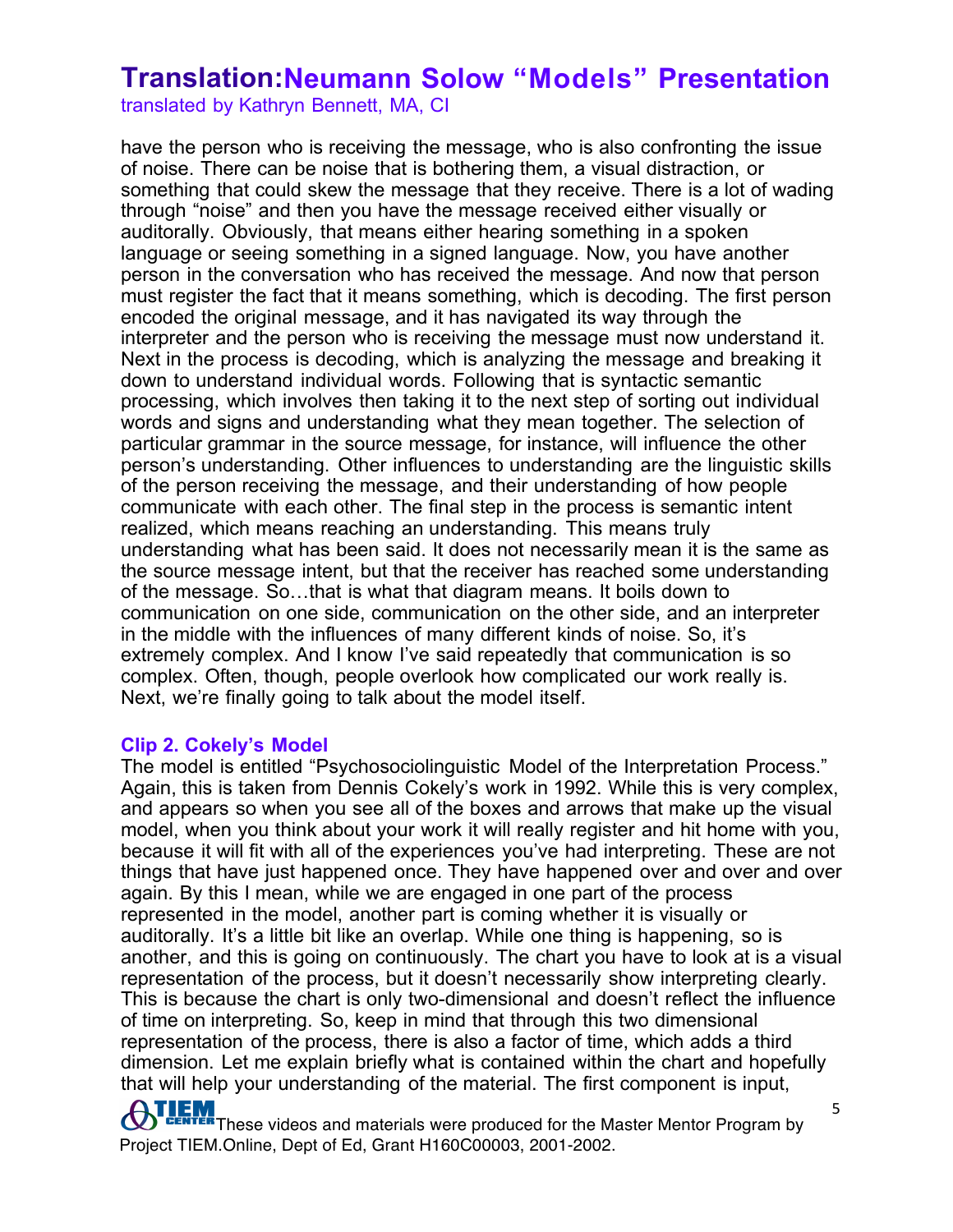translated by Kathryn Bennett, MA, CI

whether it be auditory or visual. Someone has said something or signed something. So, they have created a message and I receive the message either through my eyes or my ears. Now the message that I have heard or seen has entered my brain, and this is represented in the Message Reception box on the chart. Message reception is very important because it means that I recognized that it means something. Maybe this has happened to you: at an interpreting job, you stand up and are ready to go and the speaker begins talking, but they are not speaking English, or the Deaf person is not signing American Sign Language. This happened to me! I was ready to interpret, all set to go and the Deaf speaker starts signing, but it's sure not ASL or something that I recognize. It was Mexican Sign Language. That's a point where you have to stop everything and call another interpreter. So, the first step is that you must recognize the input that you are receiving, i.e. that it involves the two languages that I know. If it's not then another interpreter is needed. The second step requires that the input is clear. This can relate to situations like having too much noise, or a barrier that blocks a line of sight. This essentially means if there is some block to receiving the input, then one can't interpret. In addition, as an interpreter I must a have a degree of focus on the source message. This involves two components. One is disregarding environmental distraction and actually physically focusing in on where the input is coming from. The second component is truly mentally focusing myself so that I am thinking about the work that I am doing, rather than letting my mind stray to other things. The next step is preliminary processing, which involves an interpreter beginning to break the message down to be able to understand what it means. For instance, accessing a lexical bank to understand what the words mean is included here. That lexical bank has been building up over many years in my acquisition of language. I've learned those words or signs and know what they mean, storing them in my bank of words or signs. I then access that bank in order to assign meaning to a particular word or sign. Next in that box you'll see syntactic competence and that means my knowledge and understanding of how people are using grammar within their English or ASL message. If an interpreter knows how the grammar is used, when they receive the input they are then able to create meaning for the message. Meaning, then, is not only determined on a lexical level by individual words, but also by understanding grammar. In other words, understanding how words or signs are put together. The third factor in preliminary processing is Source Language Long Term Store. That, again, refers to a sort of bank. In this case it is not a bank of individual words, but rather on a larger scale a sense of language as a whole. You know, growing up you learned English or you learned ASL. You have embedded within you at a gut level a knowledge of how to use the language that you grew up using everyday. You know how to create phrases and sentences, and how to be ironic or silly or funny or serious. You know what is mean and what is nice. How is it that you know all of those things? Very often that is because of that gut level of knowledge. We can't always explain to people what it is we know or why we know it in terms of language. But, we know it deep down inside. And that can really help us in our interpreting. So, there is a box representing Input, Reception, and Preliminary Processing.

**THEM**<br>These videos and materials were produced for the Master Mentor Program by Project TIEM.Online, Dept of Ed, Grant H160C00003, 2001-2002.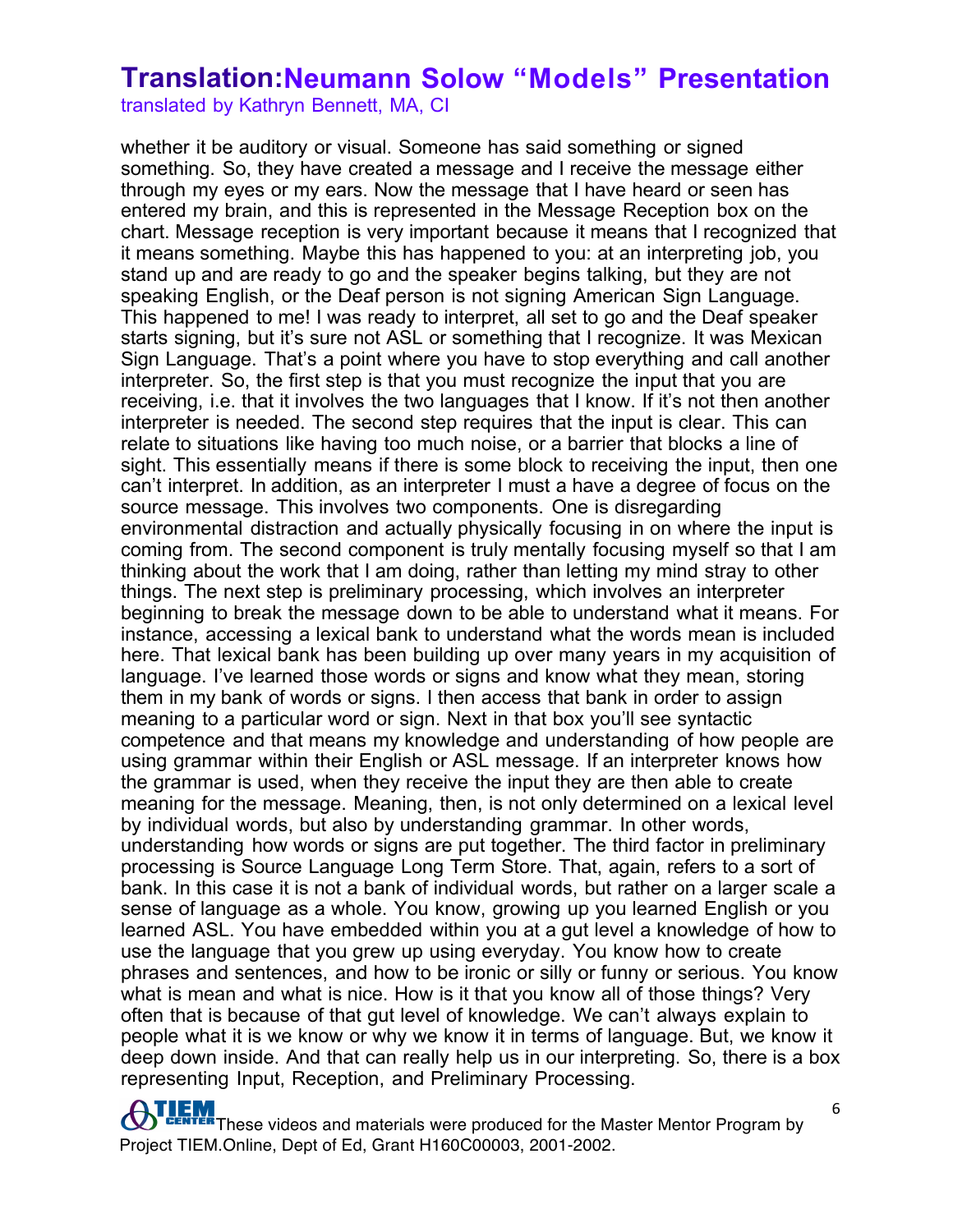translated by Kathryn Bennett, MA, CI

The next box is Short Term Message Retention. That really relates to memory. When we process and hear or see that chunk of information, it's almost like it is on audio- or videotape. We can remember and replay that chunk in our head. It's a little bit like putting the tape on rewind. We can rehear a phrase or see the signs that we've just seen. But, that's only for a very, very short span of time. Have you ever felt like that? AS if you have an audio or videotape for yourself that you can rewind? That's what I'm talking about that is happening in your brain in Short Term Message retention. You have access to that chunk again. This relates to lag time. When we are interpreting there must be a certain amount of time to hear or see something and then have processing time before something is produced in a second language. You must have time where you will have seen enough or heard enough to be able to create meaning in order to produce that in a second language. That means there must be enough to see or hear enough language to make sense of it. That time span where that occurs is called lag time. It's important for us to work on and build our memory skills in order to use that time well. There are some factors that influence that short term memory. The first factor is that one must be able to understand a word or phrase and how it is used. The second is one must be able to remember the sentence in full. The third influence on memory is the understanding of the dialogue or discourse as a whole. If you've been able to put the pieces all together in a larger understanding, that is going to help you remember pieces. Also, something that is called Semantic Core Rehearsal is an influence factor on short term memory. Rehearsal means that you may be ready to interpret a piece, or you may think you understand are but actually are not quite ready. Within your mind, you begin to formulate possibilities of how it will be interpreted. You may go through a few possibilities of how it can be put into an interpretation. You are thinking through and processing those thoughts of how you are going to say it in a second language. The last point is called decay and I don't really like that word. Sometimes it means you have that recollection from short term memory, but then it just fades away. Forgetting and decay are different. To forget means that you used to know something, but it's gone now and you can't retrieve that knowledge from your memory. You learned it before, but now you are unsure of what to do because you've forgotten it. Decay, on the other hand, means you haven't actually learned it. That piece of knowledge or information was never in your brain in the first place. You were in the process of receiving the message and then before you could actually put it out in the second language, it was gone. So, decay is a little bit different from forgetting.

After the Short Term Message Retention box, you'll see Semantic Intent Realized, which means understanding. The interpreter's "got it!" That's it, that's what it means. Next, you'll see Semantic Equivalent Determined. This means the interpreter has cross- linguistic competence, or understands both languages present, and cross-cultural competence, an understanding of both cultures. This entails understanding sociolinguistic elements for both individuals, as well as both party's long term understanding of their respective languages. That enables

**THEM**<br>These videos and materials were produced for the Master Mentor Program by Project TIEM.Online, Dept of Ed, Grant H160C00003, 2001-2002.

7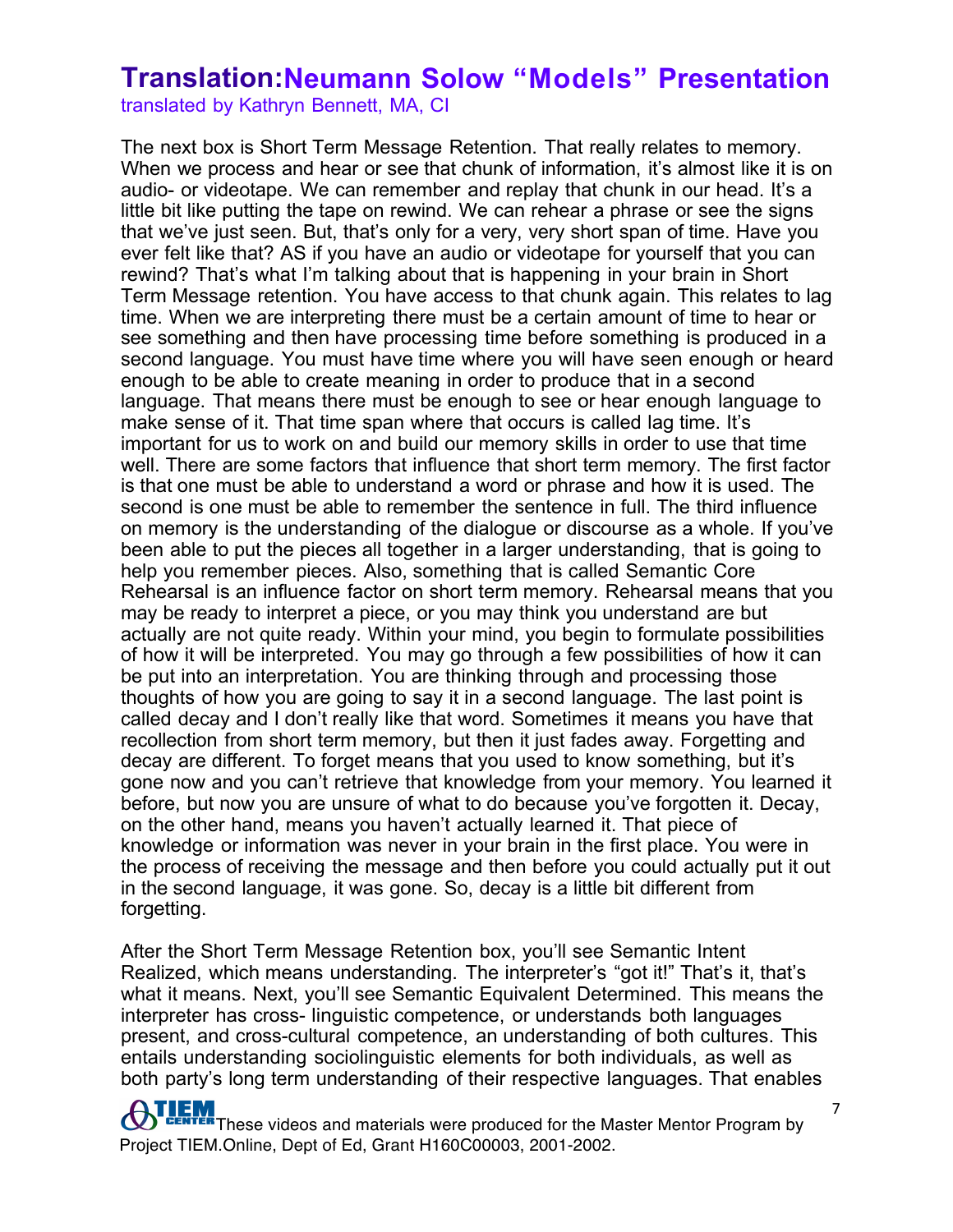translated by Kathryn Bennett, MA, CI

the interpreter to achieve equivalency between both languages, so that the interpretation that is produced will be equivalent to the source message. There is an ability to create an equivalent message that is true to the original message in the second language by understanding all of those factors.

And not last, but almost last, is Syntactic Message Formulation. This means actually producing the message in the second language and building that message based on the rules of the language. You access these building blocks by your knowledge of the second language's vocabulary, grammar, structure and so forth. That component is influenced by some sociolinguistic factors. One example is my knowledge of knowing how to speak during a lecture as opposed to a job interview. Very often, linguistic factors are related to register, such as whether it is a formal or casual situation, or a private tête-à-tête, for instance. Those factors will influence how I produce something in a second language. In addition, the physical environment will have an influence on an interpretation, as will different psychological factors. If the interaction is an argument of some kind, for example, I need to know what it feels like in order to be able to make appropriate choices in the second language. Also, as a sign language interpreter, our work can be quite different from interpreters who work with two different spoken languages. It's interesting because we are going between two different modalities, that is from an auditory language to a visual language and from a visual language back to an auditory based language. Sometimes that can really influence our work. There are things that may be very difficult to interpret not only because of cross-cultural communication, but also because of the involvement of hearing and non-hearing communities. For instance, suppose a person is using a metaphor that relates to sound. How do I communicate that to a deaf person who may never have heard sound? That's a challenge! In my experience, it seems that deaf people catch portions of that, of course, but in terms of facilitating a really in-depth understanding, it's a difficult job to interpret that. Humor, too, can be a real challenge, because you are dealing with two different cultures. So, there are many reasons why interpretations can become extraordinarily complex at that level of Syntactic Message Formulation. Sometimes when going from the two different modes of language, spoken language to sign and vice-versa, there can be a lot of influence from one language to another. They both can affect each other. When you are interpreting and producing something in sign, everything must be analyzed all over again. The source message in spoken English may be completely, totally understood, but I understand that from a hearing viewpoint. The message has to be analyzed all over again so that I am sure it will be equally understood from the Deaf viewpoint. It's the same when I can understand something completely from the Deaf viewpoint with the source language being ASL, but I have to consider if that is understood in the same way from the hearing viewpoint. If it's not, then I need to make some kind of an adjustment within the interpretation. The final component is Output, and again that can be either spoken or signed. This portion involves how we speak or sign the interpreted message.

**OTLEM**<br>These videos and materials were produced for the Master Mentor Program by Project TIEM.Online, Dept of Ed, Grant H160C00003, 2001-2002.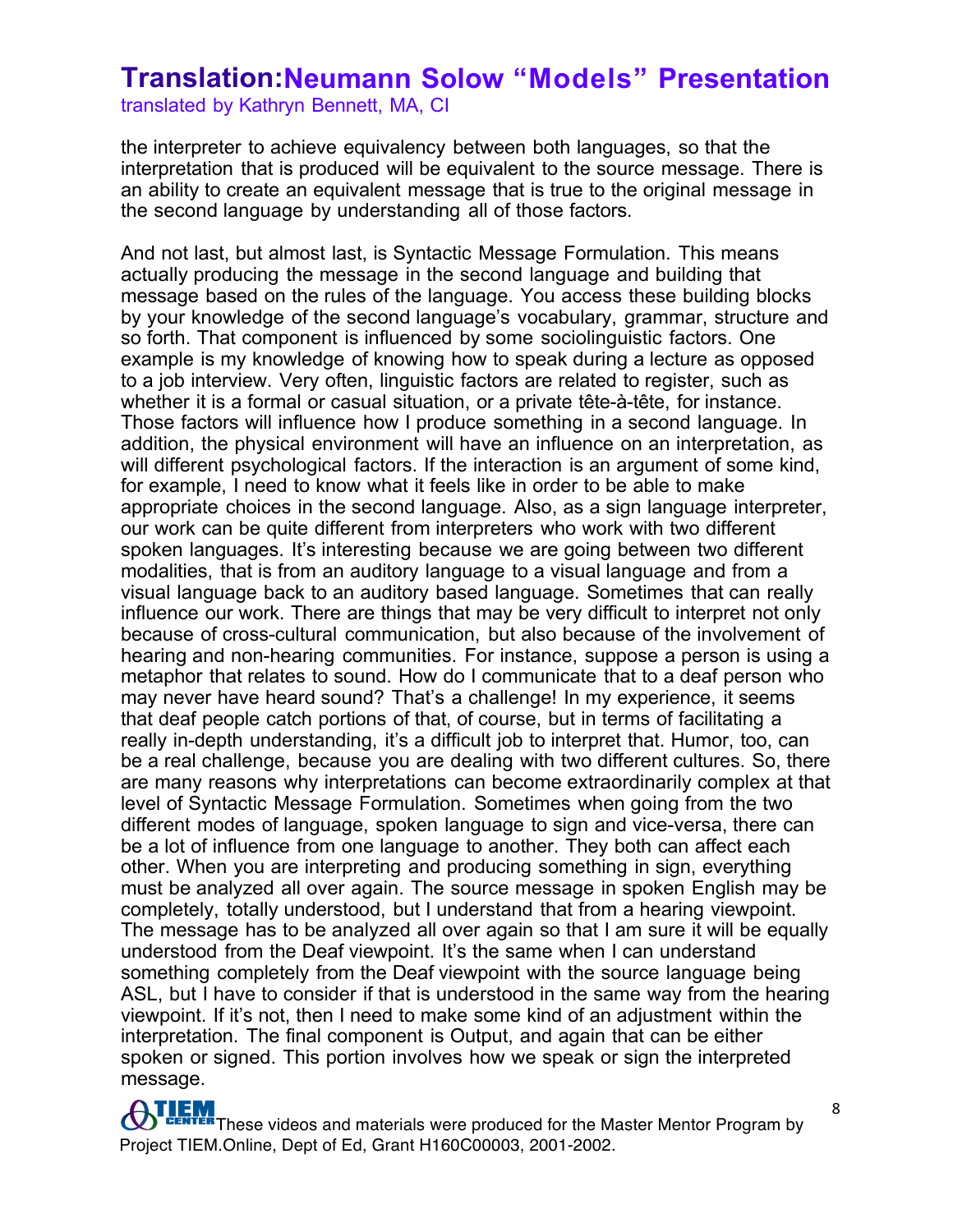translated by Kathryn Bennett, MA, CI

Now, you can understand the sequence of the process that is represented in all of those boxes in the chart. You navigate your way through all of those when you interpret. But, you're not done yet! While one is interpreting, there are chunks, or portions of information. Let's say I am interpreting from spoken English to sign and I hear the entire idea and produce that in sign. While I am producing that interpretation and processing that idea, the second idea, or the second chunk is coming. While I am actually signing the first chunk, I am analyzing the second chunk. And the third idea is now coming in. That means there are at least three chunks that I am processing at the same time. And generally it is more than that, but it's at least three. The first chunk is being produced, i.e. output. At the same time, internally, I am processing the second and receiving the third chunk. All at the same time. This relates to my point earlier that the structure and hierarchy of the chart is deceptively simple. It's actually much, much more complex than it looks.

The last thing I had better explain, though, are the words that are at the bottom of the chart. These are factors that influence the model as a whole. The first factors relate to Source Language Long Term Store. You'll recall we talked about that as the internal, gut level knowledge of a language. It's influences begin with Syntactic Knowledge, or what I know about using that language to build messages through it's grammar, structure, and so forth. Source Language Long Term Store is also influenced by Semantic Knowledge, or "how language means." I know that is an odd way to phrase it, but what I mean by that is how a person uses the language to change their meaning. The term semantic involves more than just the meaning of something. It's not like a definition that is found in the dictionary that supplies a meaning. That's not inclusive enough for what the term semantic covers. Semantic means the effect that word or phrase has on another person. The next factor is Contextual Knowledge. This involves the interpreter understanding the environment, influences, everything really. The environment concept is a very broad idea. You'll recall we talked about context in the first chart labeled "Communicative Interaction" where it detailed where something happened and the time at which it occurred and so on. That's important, of course, and environment includes all of these and has a big influence.

The next factor under Source Language Long Term Store is Associated Relations, which entails how people talk to each other in different environments. The different reasons people talk to each other and how they relate within different environments is also part of this factor. Really, it's a huge influence. Essentially it has to do with how people act while their world is changing. For instance, I may act one way in my home and another way if I am a student in school. If I'm on Candid Camera I'll act differently as well. In contrast, if I work in front of a camera, unlike the surprise with Candid Camera, I'll act differently. Associated Relations speaks to how we relate with each other in different

**TEM**<br>**CENTER** These videos and materials were produced for the Master Mentor Program by Project TIEM.Online, Dept of Ed, Grant H160C00003, 2001-2002.